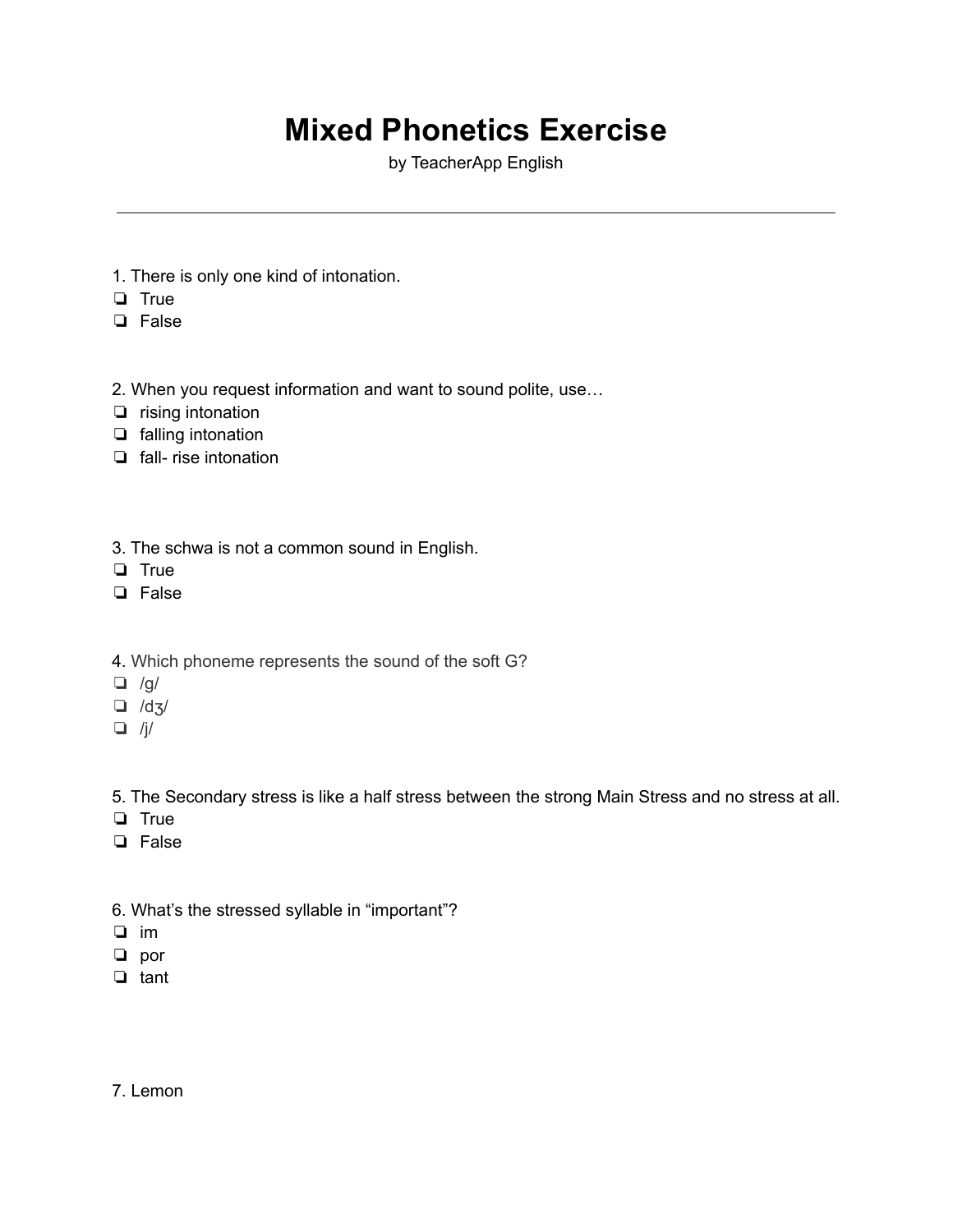- ❏ /lemən/
- ❏ /lemə/
- ❏ /lemn/

#### 8. Inside

- ❏ /ɪnsaɪd/
- ❏ /ɪsaɪd/
- ❏ /ɪnaɪd/
- 9. Which of the following is a short vowel?
- ❏ /iː/
- ❏ /ʌ/
- ❏ /ɔː/
- 10. /ɜː/ is a long vowel.
- ❏ True
- ❏ False

### 11. /ɪə/

- ❏ Year
- ❏ Stage
- ❏ Cinema

### 12. /eɪ/

- ❏ Man
- ❏ Rain
- ❏ Pearl
- 13. If you pronounce the sentence "I think it's raining" in a fall-rise intonation, you are most likely expressing…
- ❏ a question
- ❏ you are not sure about that
- ❏ you are absolutely sure about that
- 14. The schwa is always stressed.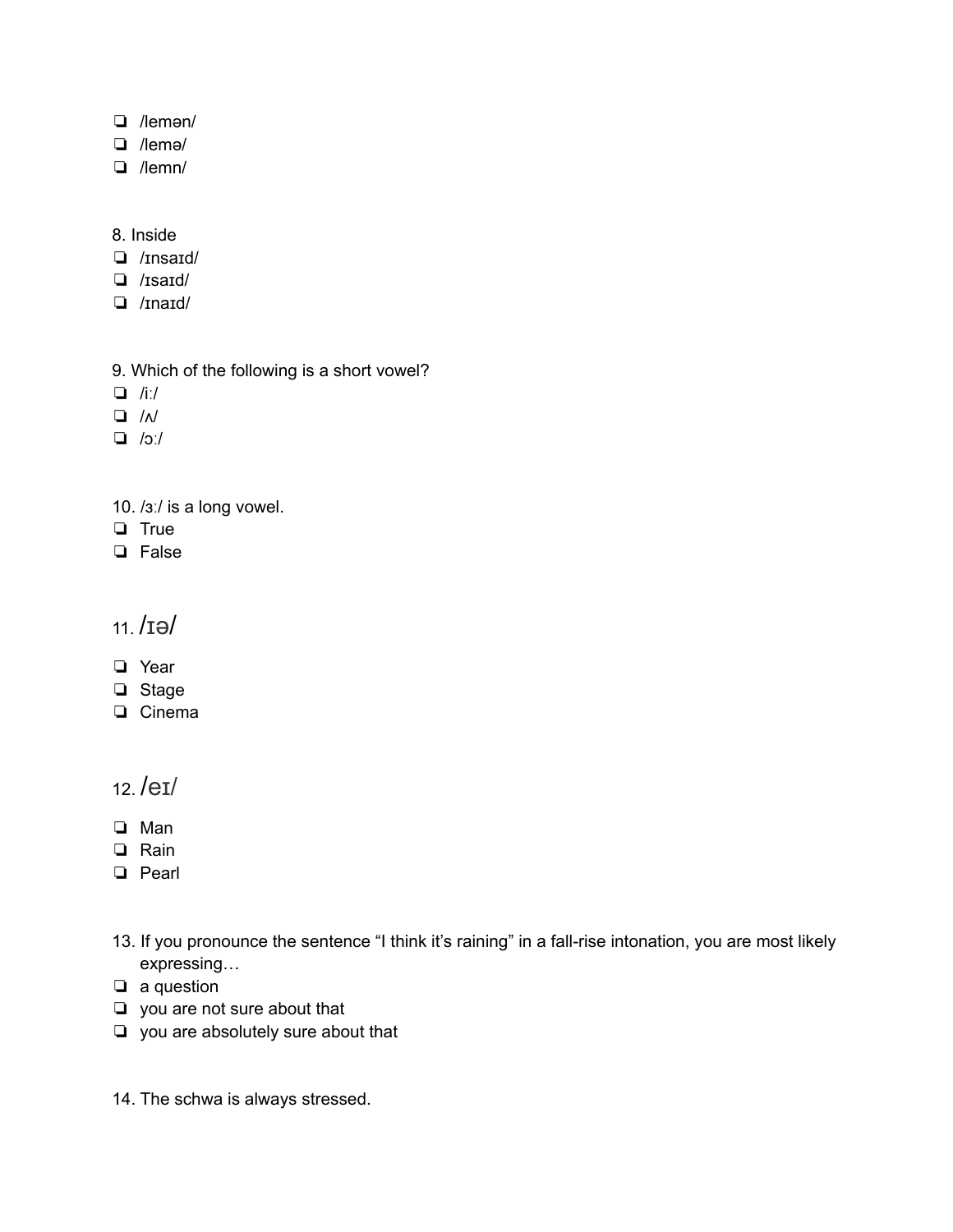❏ True

❏ False

#### 15. Map

❏ /æp/

- ❏ /mæ/
- ❏ /mæp/

Correct Answers on final page.

## **Correct Answers**